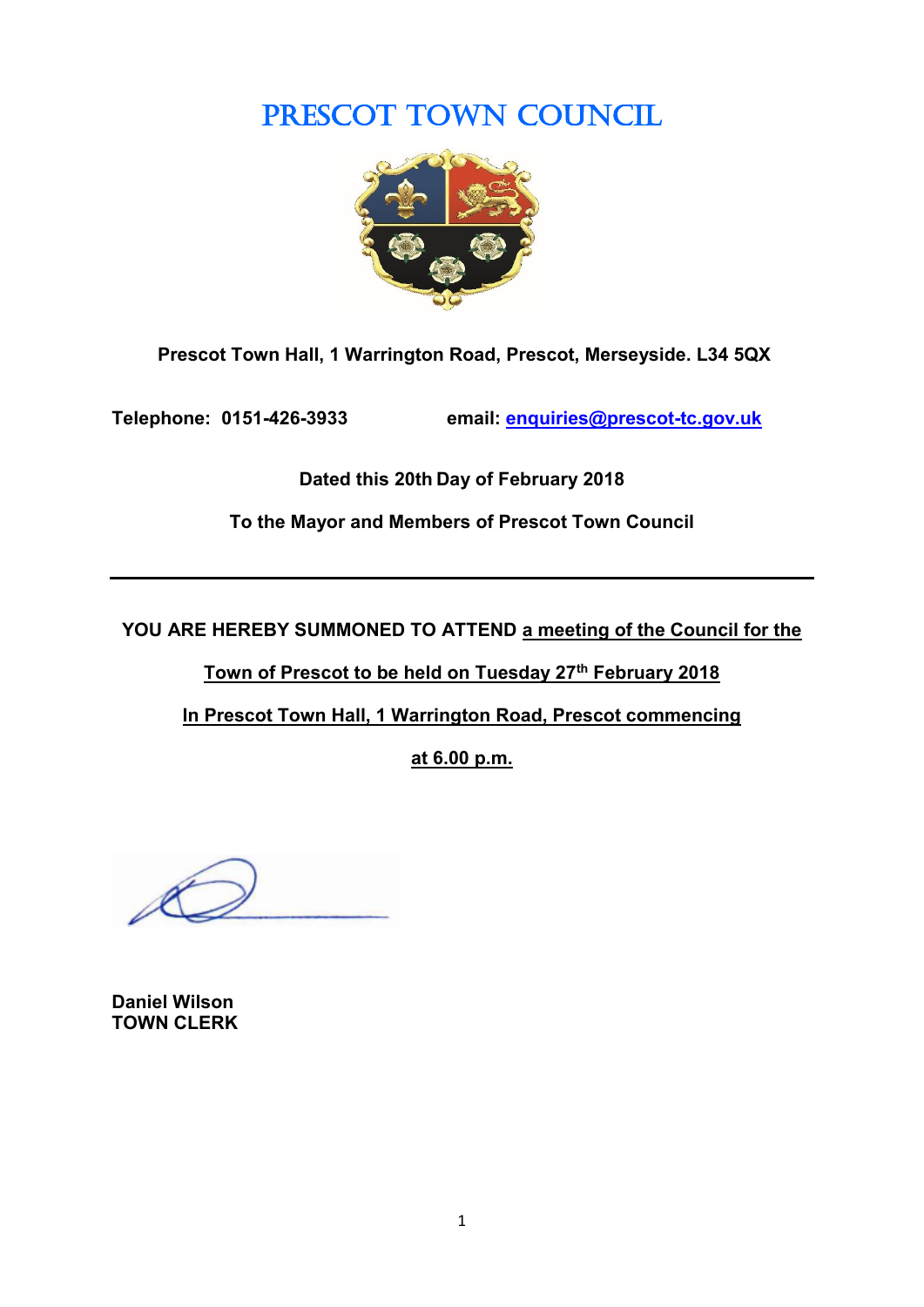# **A G E N D A**

# **1. TO RECEIVE APOLOGIES** Verbal

## **2. PUBLIC OPEN FORUM** Verbal

To provide members of the public with the opportunity to ask questions of the Council.

## **3. DECLARATIONS OF INTEREST** Verbal

*In accordance with Standing Order 4 g ii, members are invited to indicate any interests they may have in relation to items on the agenda for the meeting.*

## **4. MINUTES OF THE PREVIOUS COUNCIL MEETING** Pages (4-8)

To **APPROVE AND SIGN** the Minutes of the Meeting of the Town Council held on Tuesday 30th January 2018 as a true and accurate record of the business transacted.

## **5. MINUTES OF THE COUNCIL COMMITTEE MEETINGS** Pages (9-13)

To **NOTE** the minutes of the following Committee meetings:

- Finance and General-Purpose Committee  $12<sup>th</sup>$  January 2018
- Events Committee  $-17<sup>th</sup>$  January 2018
- Human Resources Committee  $10^{th}$  November 2017 see item 17

# **6. ANNOUNCEMENTS FROM THE LEADER** Verbal

To receive announcements from the Leader of the Council.

# **FOR INFORMATION AND TO RECEIVE QUESTIONS FROM MEMBERS**

# **7. ANNOUNCEMENTS FROM THE TOWN CLERK** Verbal

To receive announcements from the Town Clerk.

# **FOR INFORMATION AND TO RECEIVE QUESTIONS FROM MEMBERS**

### **8. REPORTS AND PRESENTATIONS FROM REPRESENTATIVES AT CONFERENCES OR OUTSIDE BODIES.**

To receive reports and presentations from representatives at conferences or outside bodies.

### **9. MAYORAL ENGAGEMENTS** Pages (14-15)

To receive the schedule of Town Mayor engagements. **FOR INFORMATION ONLY**